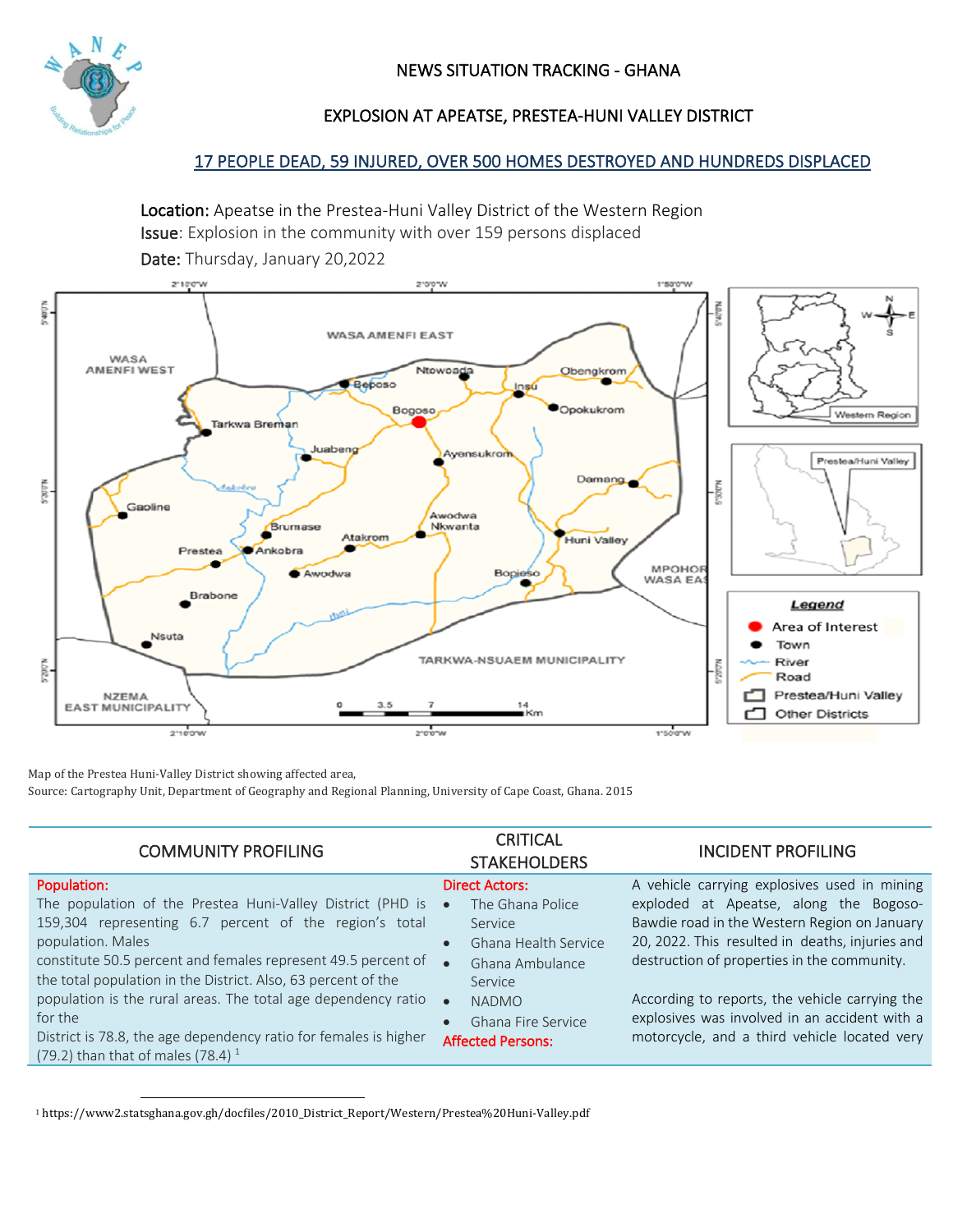### Basic Demography and Geography of Hotspots:

Bogoso is the main mining town and the capital of Prestea-Huni Valley District, in the Western Region of Ghana. The municipality has a land area of approximately 1,376 square km, which constitutes about six percent (6%) of the land area of the region. It shares boundaries with Wassa Amenfi East and Wassa Amenfi Central districts in the North. Wassa Amenfi West District to the West, Elembele District to the South West, Tarkwa Nsuaem Municipality to the South, Mpohor and Wassa East Districts to the East and to the North East by Twifo- Ati Mokwa District in the Central Region. The municipality lies within Latitude 5.599585 and Longitude -2.060108

#### Ethnicity:

The major ethnic group in the Municipal is Akan consisting mainly of Wassa, Fantes, Ashantis and Nzemas. The Ewes, Kusasis and Dargartis constitute the minority. The major languages spoken in the district are Wassa, Fante and Twi. The Municipality is part of the Wassa Fiase Traditional Area.<sup>2</sup>

### Economy:

The economy of the District is mainly agrarian and it engages almost half of the population

(45.2%). This shows that agriculture continues to be the backbone of the District's economy.

There are other economic activities outside the agricultural sector, especially mining. Major

companies in the District are Aboso Goldfields, Golden Star Resources, Bogoso/ Prestea Ltd,

Prestea Sankonfa Gold Ltd, New Century Mines (Prestea), Tarkwa Goldfields and Anglogold

Ashanti Ltd.

#### Occupation:

Of the employed population, about 44.0 percent are engaged as skilled agricultural, forestry

and fishery workers, 21 percent in Plant and machine operators and assemblers, 15.2 percent

in service and sales, 9.8 percent in craft and related trade with only 4.4 percent e engaged as

managers, professionals and technicians

### Politics:

Prestea Huni-Valley District (PHD) is a one-constituency District made up of 32 electoral

areas, an urban council and 6 area councils with 32 unit committees. The seven urban/area

councils are Prestea, Huni-Valley, Beppoh, Awudua, Bogoso, Bondaye and Aboso area

councils.

There are 47 Assembly members made up of 32 elected and 14 government appointees including the District Chief Executive (DCE) & the

Member of Parliament MP

who is an Ex-officio member.

• Community Members of Apeatse Community

# Interested Actors:

- The Ghana Police Service Command
- The Interior Minitsry • The Ghana National
- Fire Service
- The Ghana Ambulance Service
- National Disaster Managemnet Organization
- Ghana Health Service
- Media Houses
- The Traditioanal Autorities in Bogoso
- The Regional Minister
- The Municipal Chief Executive
- Youth Leaders
- Non Governmental **Organization**
- Women and youth groups
	- Religious Bodies

close to an electricity transformer leading to the explosion.

A total of 17 people have been confirmed dead, and fifty-nine (59) injured persons have been rescued. Over 500 hundred houses and structures in sections of the community have been destroyed resulting in over 179 residents being displaced.<sup>3</sup> A disaster response team is reported to be mobilizing resources for intervention.

All injured victims are receiving treatment at various hospitals in the district..

#### Response

- The security personnel including the Police and the army have been dispatch to provide support to populations in the affected areas. Also, the National Disaster Management Organisation (NADMO), Ghana Ambulance Service team, Red Cross of Ghana have dispatched personnel to provide humanitarian support to the victims and the affected population in the area. Aalternative route has been created to facilitate the movement of stranded vehicles plying that route.
- Evacuation plan has been activated to move those in critical condition to medical facilities in Accra so they can get the needed medical assistance.
- A joint team of police and military explosion experts has been deployed to examine the situation and put in place the requisite measures.
- The displaced residents have been relocated to a makeshift camp at the Bogoso St. Michael Parish Hall.

2

<sup>2</sup> https://www.ghanadistricts.com/Home/LinkDataDistrict/3399

<sup>3</sup> https://edition.cnn.com/2022/01/20/africa/ghana-explosion-emergency-intl/index.html